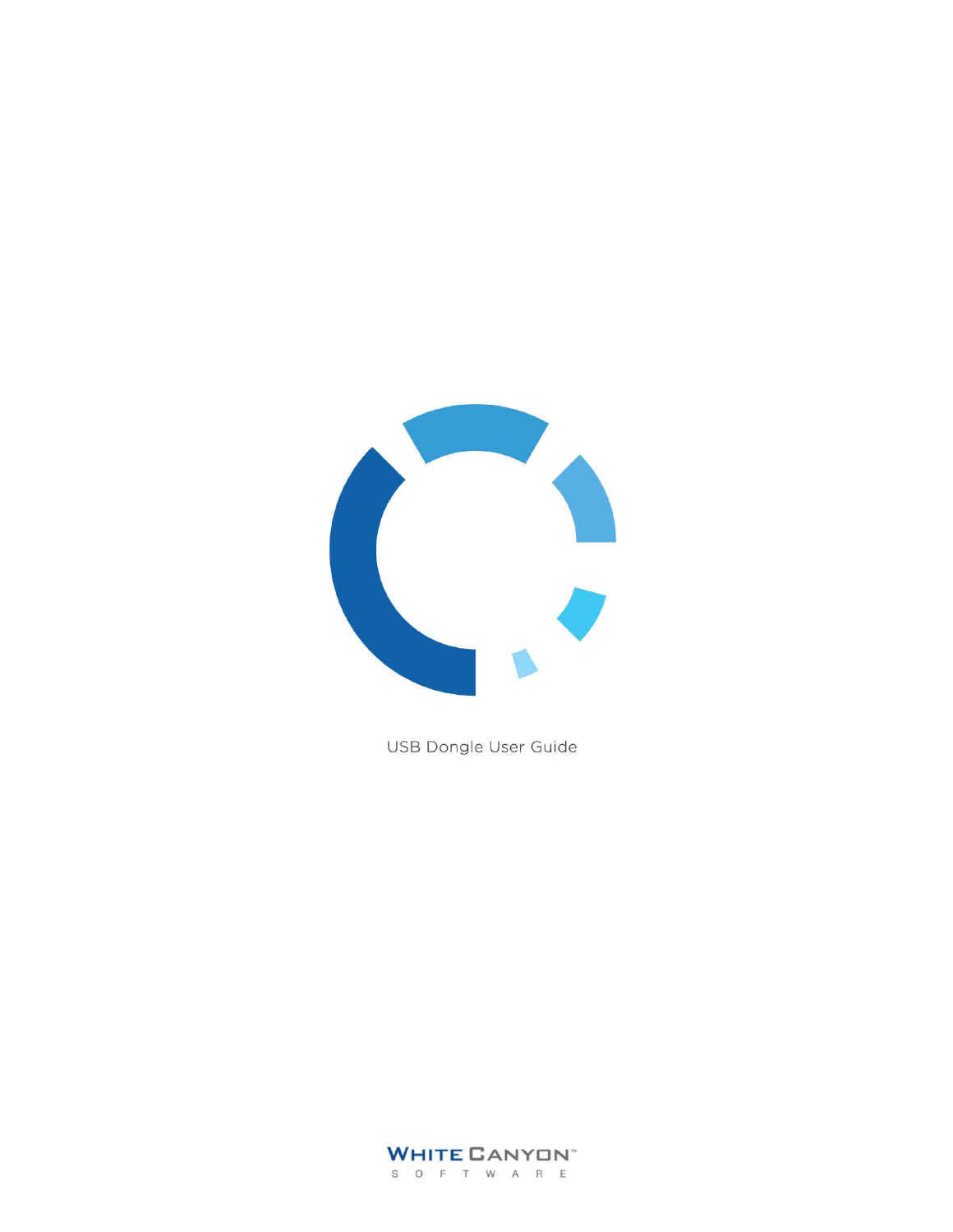### Table of Contents

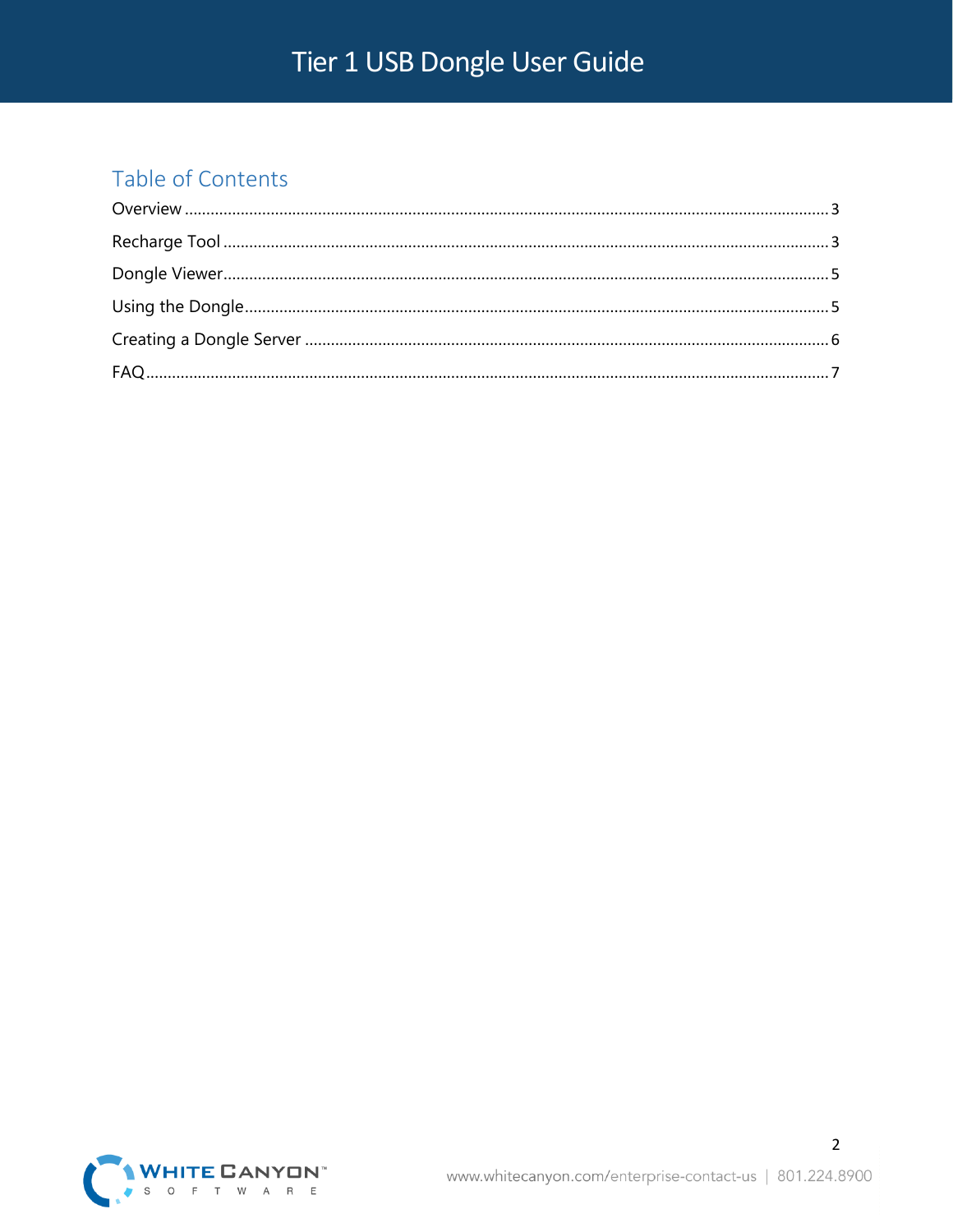#### <span id="page-2-0"></span>**Overview**

A tier 1 Dongle is a blue USB HASP key that automatically activates our software. The dongle makes an internet connection unnecessary and speeds up the process since you do not need to manually enter your code.

**Please note:** If you have a green USB Dongle, please refer to the following instructions instead: **Green Dongle User [Manual](http://orem.whitecanyon.com/downloads/UserGuides/Dongle.pdf)**

If you have a light blue and white (Tier 2) Dongle, please refer to the following instructions instead: **Tier 2 Dongle User [Manual](http://orem.whitecanyon.com/downloads/UserGuides/Black-Dongle.pdf)**



### <span id="page-2-1"></span>Recharge Tool

The USB Dongle Recharge Tool can be used to transfer wipes between the Cloud Activation Code and the USB Dongle. This can be useful if you have run out of wipes on your USB Dongle, but have wipes left on your Cloud Activation Code.

For WipeDrive: **[DOWNLOAD](http://download.whitecanyon.com/tools/dongle-recharge-wipedrive.exe)**

For Hardware Inventory: **[DOWNLOAD](http://download.whitecanyon.com/tools/dongle-recharge-hardware-info.exe)**

For Detalys: **[DOWNLOAD](http://download.whitecanyon.com/tools/dongle-recharge-hardware-test.exe)**

For SystemSaver: **[DOWNLOAD](http://download.whitecanyon.com/tools/dongle-recharge-systemsaver.exe)**

For Desktop Info: **[DOWNLOAD](http://download.whitecanyon.com/tools/dongle-recharge-desktopinfo.exe)**

For VeriDrive: **[DOWNLOAD](http://download.whitecanyon.com/tools/dongle-recharge-veridrive.exe)**

After downloading and opening the Recharge Tool, you will see the Cloud Account ID screen. Make sure you are connected to the internet and enter in your Cloud Activation Code. If you're unsure as to what your code is, check your invoice/receipt, or any trial e-mails that were sent by one of our sales representatives. You can also contact WhiteCanyon Enterprise Sales at 1-801-224-2952 to acquire it.



www.whitecanyon.com/enterprise-contact-us | 801.224.8900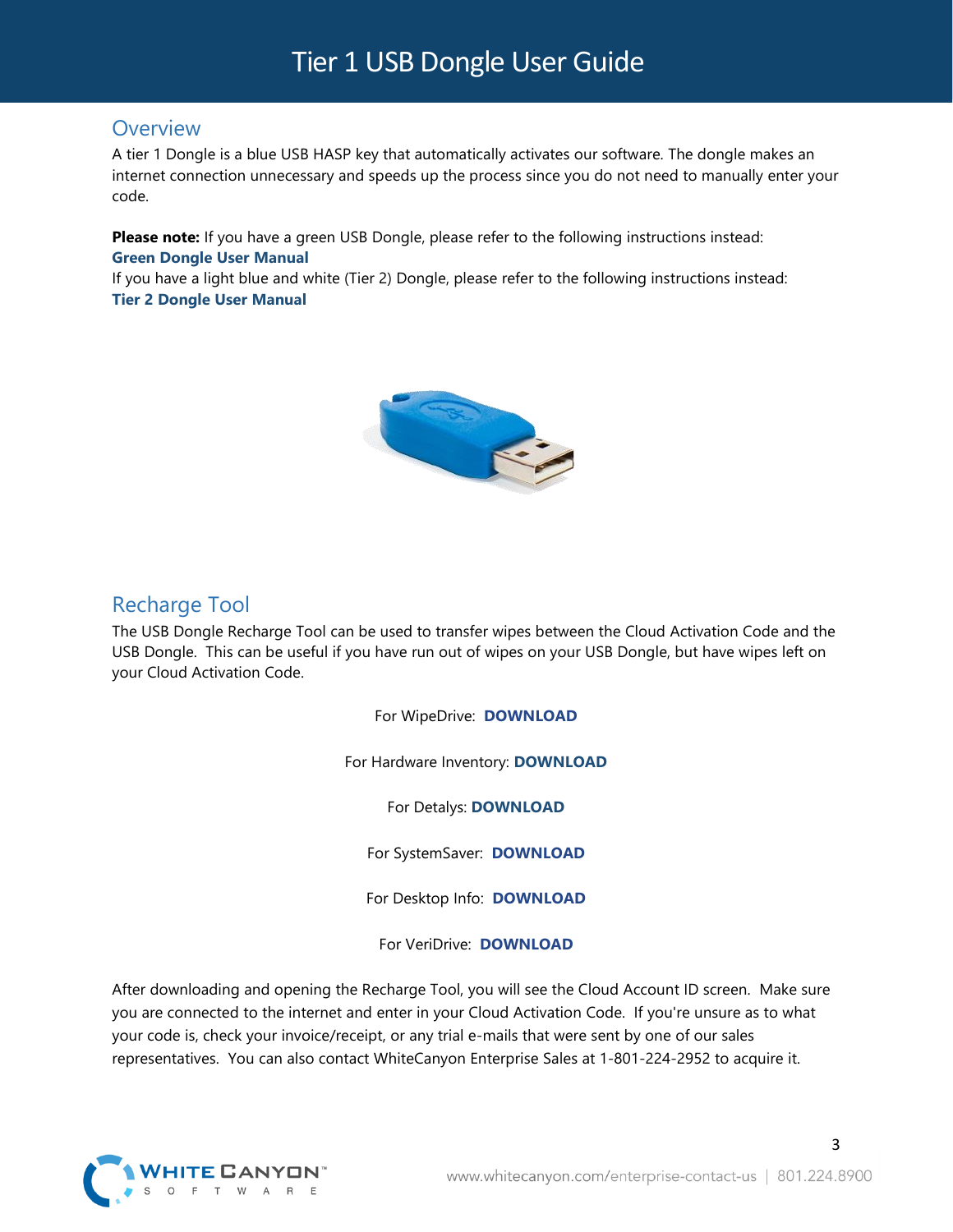| Dongle Recharge Tool |                                                                                                                                                                      |
|----------------------|----------------------------------------------------------------------------------------------------------------------------------------------------------------------|
|                      | Enter the requested information below. This can be found on your purchase receipt or<br>by contacting the WhiteCanyon Enterprise Sales Department at 1-801-224-2952. |
| Enter Account ID:    |                                                                                                                                                                      |
|                      |                                                                                                                                                                      |
| Account ID:          |                                                                                                                                                                      |
|                      |                                                                                                                                                                      |
|                      | Access Account<br>Cancel                                                                                                                                             |
|                      |                                                                                                                                                                      |
|                      |                                                                                                                                                                      |

After entering your code, click Access Account and you will be taken to the Recharge screen which will show you how many wipes are available on both the USB Dongle and the Cloud Account.

| Dongle Recharge Tool                                                               |
|------------------------------------------------------------------------------------|
| Use the options below to transfer licenses between the server and attached dongle. |
| Transfer Licenses Between Server and Dongle:                                       |
| Licenses On Server: 11<br>÷<br>Licenses On Dongle: 9                               |
| Update<br>Cancel                                                                   |

Re-assign the available wipes between the Cloud Account and the USB Dongle by clicking the up/down arrows next to the input box. When you are finished, click Update and your wipes will be ready for you to use.



www.whitecanyon.com/enterprise-contact-us | 801.224.8900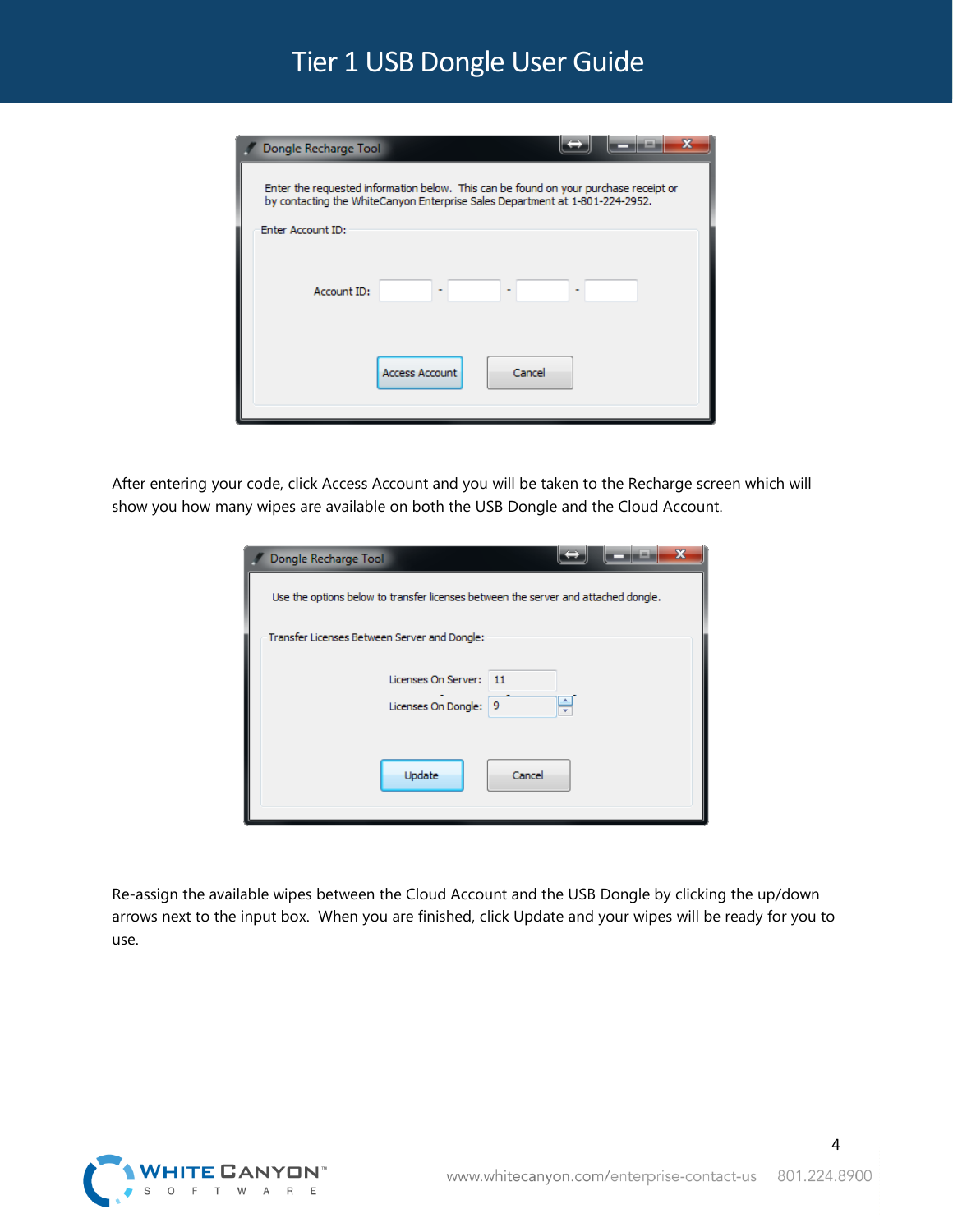#### <span id="page-4-0"></span>Dongle Viewer

In some cases, you may need to simply view how many uses you have left or other information about your USB Dongle. In those cases, you can use the following tool to access that information.

#### **USB Dongle Viewer [Download](http://download.whitecanyon.com/tools/dongle-viewer.exe)**

After downloading the Viewer Tool, connect your Dongle. Then open the application and click 'View Information'.



### <span id="page-4-1"></span>Using the Dongle

Once the Dongle is recharged, you are ready to use the software. If you are running a standalone version of our software, you will want to insert the dongle into the computer you wish to wipe and then start the software. Once the software begins wiping, a license will be expended for each drive being wiped.

If you are running a PXE version, you will either want to attach the dongle to the PXE Server or create a Dongle Server using the instructions below.



5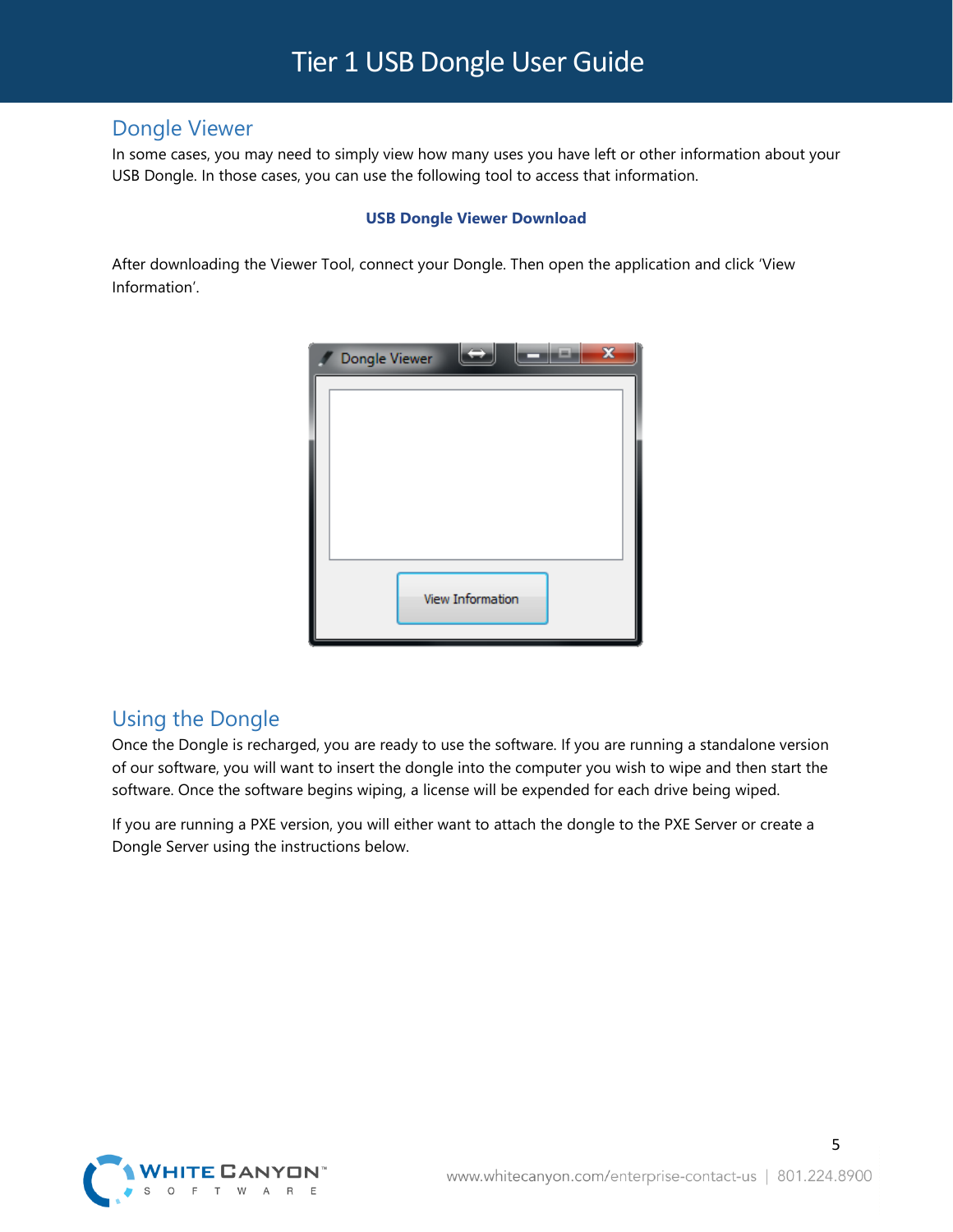### <span id="page-5-0"></span>Creating a Dongle Server

1) Download and run the Dongle Server executable on a Windows-based machine that you want to act as the dongle server.

#### **[Dongle Server Download](http://download.whitecanyon.com/tools/dongle-server.exe)**

- 2) Attach the dongle to the dongle server.
- 3) **Standalone Version:** Start up WipeDrive on the machine you wish to wipe and select 'Options'. Choose the 'Activation' tab and enter the dongle server IP address under the 'Use network dongle server' section.

**PXE Version:** Start up the WipeDrive PXE server and select 'Change Client Settings'. Choose the 'Activation' tab and enter the dongle server IP address (by default, 192.168.168.1) under the 'Use network dongle server' section.

4) Begin wiping. WipeDrive will automatically activate this device using the dongle. The number of licenses expended will equal the number of drives being wiped.



6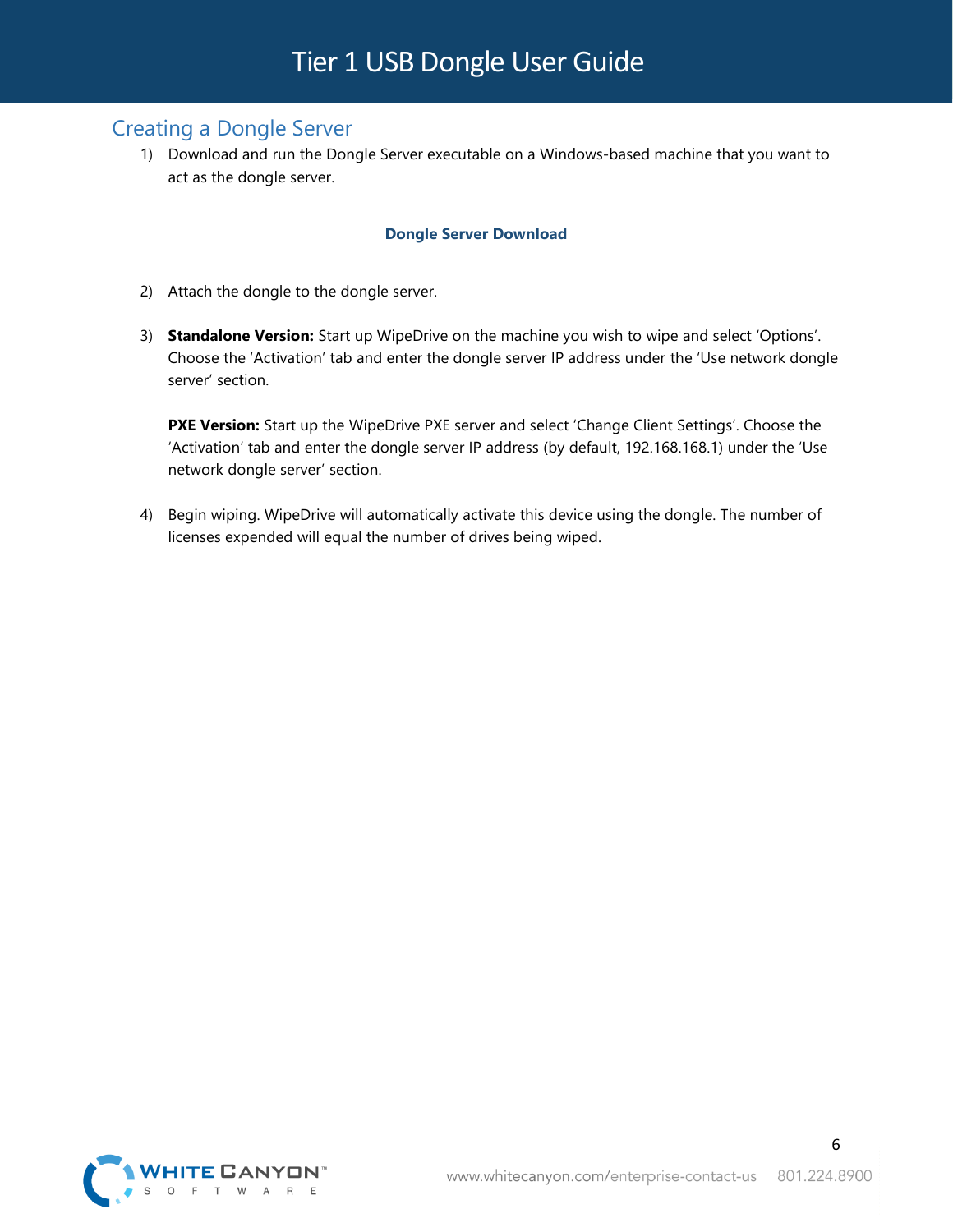### <span id="page-6-0"></span>FAQ

Below you can find many frequently asked questions. It is recommended that you browse these topics before contacting support with any questions you may have.

Q: Can I make my own dongle?

A: No, you cannot. The dongles we send you is specifically designed to activate our software and we do not have a way to provide you with tools for creating your own.

Q: Do log files get stored on the tier 1 dongle?

A: No, nothing is stored on the dongle. If you wish to log to a removable device, you must use another USB.

Q: Is the software on the tier 1 dongle?

A: No, the tier 1 dongle only activates our software. It does not actually contain the software itself.

Q: My Dongle is depleted, and I am out of wipes on my Cloud Code. How can I get more wipes?

A: The easiest way to receive more wipes is to go to this website: [www.whitecanyon.com/reload.](http://www.whitecanyon.com/reload) You may also contact your Enterprise Sales representative if needed.

Q: The bottom right-hand corner of the software says, 'Uses Remaining: 0'. What does that mean?

A: That means there are no licenses on the Dongle. You will need to recharge the dongle using the instructions in this manual.

Q: Why is the computer not detecting the Dongle?

A: There could be a few reasons why the computer would not detect the Dongle. Either you have not properly recharged the dongle or the computer's USB port is not functioning correctly. If you know the USB port is in working condition and it is still not working, make sure it is not a USB 3.0 port. While that is not always an issue, it can interfere with how the Dongle is read.

Q: Can I remove the Dongle while the computer is wiping and use it on another machine?

A: Yes, once the software has activated you can remove the Dongle. Please note, however, if you cancel the wipe or the wipe fails then a license cannot be returned to the Dongle once you have removed it.